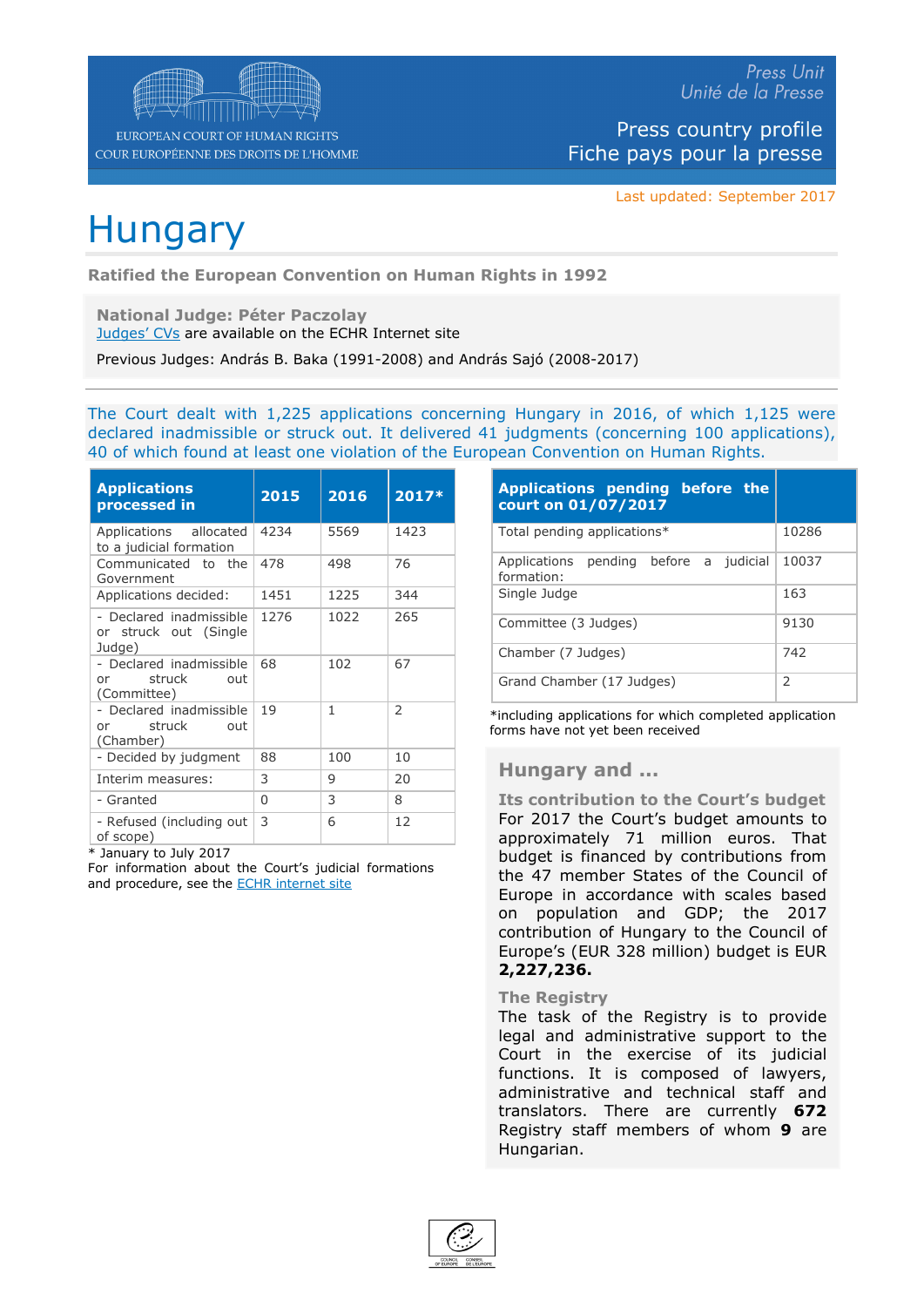# Noteworthy cases, judgments delivered

# Grand Chamber

#### **[Korbely v. Hungary](http://cmiskp.echr.coe.int/tkp197/view.asp?action=html&documentId=840800&portal=hbkm&source=externalbydocnumber&table=F69A27FD8FB86142BF01C1166DEA398649)**

#### 19.09.2008

Applicant found guilty of a crime against humanity and was sentenced to five years' imprisonment for his participation in the quelling of a riot in Tata during the 1956 revolution. He alleged that he had been convicted in respect of an act which had not constituted a criminal offence at the time it was committed.

#### Violation of Article 7 (no punishment without law)

*The applicant brought a petition for review with a view to acquittal. The Supreme Court found again the applicant guilty on 8 February 2009.*

**Cases Article 6**

#### Right of access to a court

#### **[Károly Nagy v. Hungary](http://hudoc.echr.coe.int/eng-press?i=003-5838441-7437950)**

#### 14.09.2017

The case concerned the compensation claim brought by Mr Károly Nagy, a pastor, following his dismissal by the Hungarian Reformed Church. The courts rejected his claim as unenforceable.

Case declared inadmissible

#### **[Baka v. Hungary](http://hudoc.echr.coe.int/eng-press?i=003-5416083-6778858)**

#### 23.06.2016

The case concerned the premature termination of the mandate of Mr Baka, President of the Hungarian Supreme Court, following his criticism of legislative reforms and the fact that he was unable to challenge that decision before a court. His six-year term of office was brought to an end, three and a half years before its normal date of expiry, through the entry into force of the Fundamental Law (the new Constitution), which provided for the creation of the Kúria, the highest court in Hungary, to succeed and replace the Supreme Court.

Violation of Article 6 § 1

Violation of Article 10 (freedom of expression)

#### **Freedom of expression (Article 10)**

#### **[Magyar Helsinki Bizottság v. Hungary](http://hudoc.echr.coe.int/eng-press?i=003-5539963-6976296)**

#### 08.11.2016

The case concerned the authorities' refusal to provide an NGO with information relating to the work of *ex officio* defence counsel, as the authorities had classified that information as personal data that was not subject to disclosure under Hungarian law. Violation of Article 10

#### **[Karácsony and Others v. Hungary](http://hudoc.echr.coe.int/eng-press?i=003-5376953-6718327)**

#### 17.05.2016

The case concerned fines imposed on Hungarian MPs from two opposition parties who had disrupted parliamentary proceedings by protesting against two bills being debated in Parliament. Violation of Article 10

> **Protection of property (Article 1 of Protocol No. 1**

#### **[Fábián v. Hungary](http://hudoc.echr.coe.int/eng-press?i=003-5825118-7418759)**

05.09.2017

The cae concerned the suspension of Mr Fábián's oldage pension on the grounds that he continued to be employed in the public sector.

No violation of Article 1 of Protocol No. 1

No violation of Article 14 (prohibition of discrimination), taken in conjunction with Article 1 of Protocol No. 1 as concerned Mr Fábián's complaint about the difference in treatment with pensioners working in the private sector

The complaint relating to an allegedly unjustified difference in treatment between pensioners employed in different categories within the public sector had been introduced out of time and was therefore inadmissible.

#### **[Béláné Nagy v. Hungary](http://hudoc.echr.coe.int/eng-press?i=003-5576134-7035686)**

#### 13.12.2016

The case concerned a social security benefit paid to the applicant, Ms Nagy. She had received a disability benefit for almost ten years, which was then withdrawn. Her claim to re-start the payments was dismissed, because a legislative change had meant that she was no longer eligible to receive the benefit. Ms Nagy complained that the removal of her disability pension had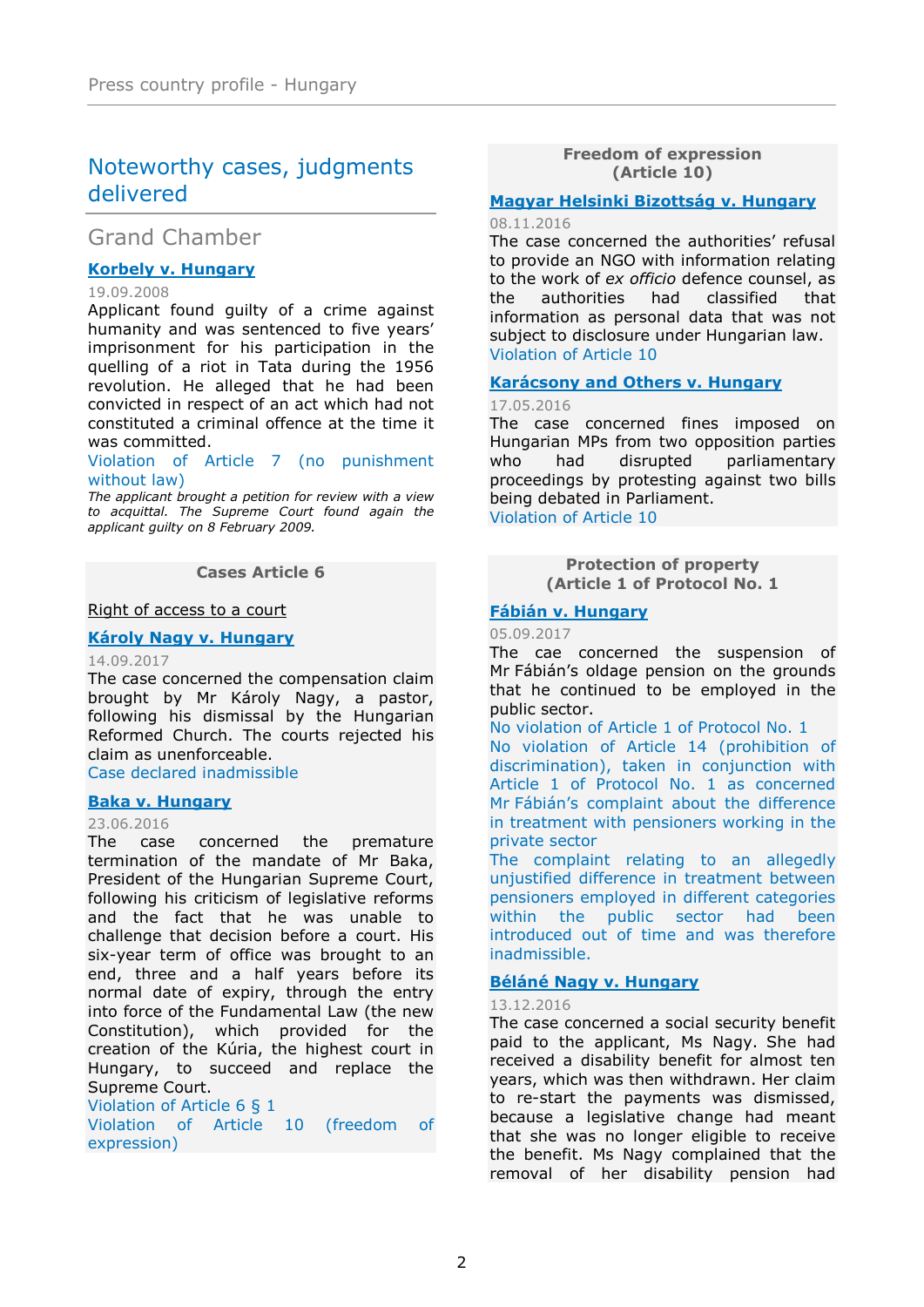violated her right to the protection of property.

Violation of Article 1 of Protocol No.1

Chamber

#### **Cases concerning the right to life (Article 2)**

#### **[R. R. and Others v. Hungary](http://hudoc.echr.coe.int/sites/eng-press/pages/search.aspx?i=003-4181828-4950105)**

**(no. 19400/11)**

#### 04.12.2012

The case concerned the exclusion of a family from an official witness protection programme on the ground that the father, in prison, had remained in contact with criminal groups.

Violation of Article 2 as regards the mother and her children

**Cases concerning prohibition of inhuman or degrading treatments (Article 3)**

#### **[T.P. and A.T. v. Hungary](http://hudoc.echr.coe.int/eng-press?i=003-5506496-6921796)**

**(nos. 37871/14 and 73986/14)**

#### 04.10.2016

<span id="page-2-0"></span>The case concerned new legislation introduced in Hungary in 2015 for reviewing whole life sentences. The legislation was introduced in order to comply with an ECtHR judgment of 2014 in which the Court found that the system for reviewing whole life sentences in Hungary should be reformed. The applicants in this case alleged that despite the new legislation, which introduced an automatic review of whole life sentences - via a mandatory pardon procedure – after 40 years, their sentences remained inhuman and degrading as they had no hope of release. Violation of Article 3

#### **[Varga and Others v. Hungary](http://hudoc.echr.coe.int/sites/eng-press/pages/search.aspx?i=003-5032416-6183669)**

 $10.03.2015$  $10.03.2015$  (pilot judgment<sup>1</sup>)

The case concerned widespread overcrowding in Hungarian detention facilities.

Violation of Article 3

Violation of Article 13 (right to an effective remedy) read in conjunction with Article 3 The applicants' cases, other similar cases against Hungary in which the Court had also found violations of Article 3 and approximately 450 applications currently pending against Hungary concerning complaints about inadequate conditions of detention, originated in a widespread problem within the Hungarian prison system, justifying a pilot-judgment procedure because of the recurrent and persistent nature of the problems identified. Pending implementation of the relevant measures by the State, the Court did not consider it appropriate at this stage to adjourn any similar pending cases, the processing of which would serve to remind Hungary of its obligations under the Convention.

#### **[László Magyar v. Hungary](http://hudoc.echr.coe.int/sites/eng-press/pages/search.aspx?i=003-4764328-5797216)**

20.05.2014

The case mainly concerned a prisoner's complaint that his imprisonment for life without eligibility for parole amounted to inhuman and degrading treatment as it was irreducible.

Violation of Article 3 as concerned Mr Magyar's life sentence without eligibility for parole

Violation of Article 6 § 1 (right to a fair trial within a reasonable time) as concerned the excessive length of the criminal proceedings brought against Mr Magyar

#### **[Hagyó v. Hungary](http://hudoc.echr.coe.int/sites/eng/pages/search.aspx?i=001-118647)**

23.04.2013

-

The case concerned the detention of Miklós Hagyô, a former Deputy Mayor of Budapest and former Member of Parliament, who was

 $1$  The pilot judgment procedure was developed as a technique of identifying structural problems underlying repetitive cases against many countries and imposing an obligation on member States to address those problems. Where the Court receives several applications that share a root cause, it can select one or more for priority treatment under the pilot procedure. In a pilot judgment, the Court's task is not only to decide whether a violation of the Convention occurred in the specific case but also to identify the systemic problem and to give the Government clear indications of the type of remedial measures needed to resolve it. See factsheet on [Pilot judgments.](http://www.echr.coe.int/Documents/FS_Pilot_judgments_ENG.pdf)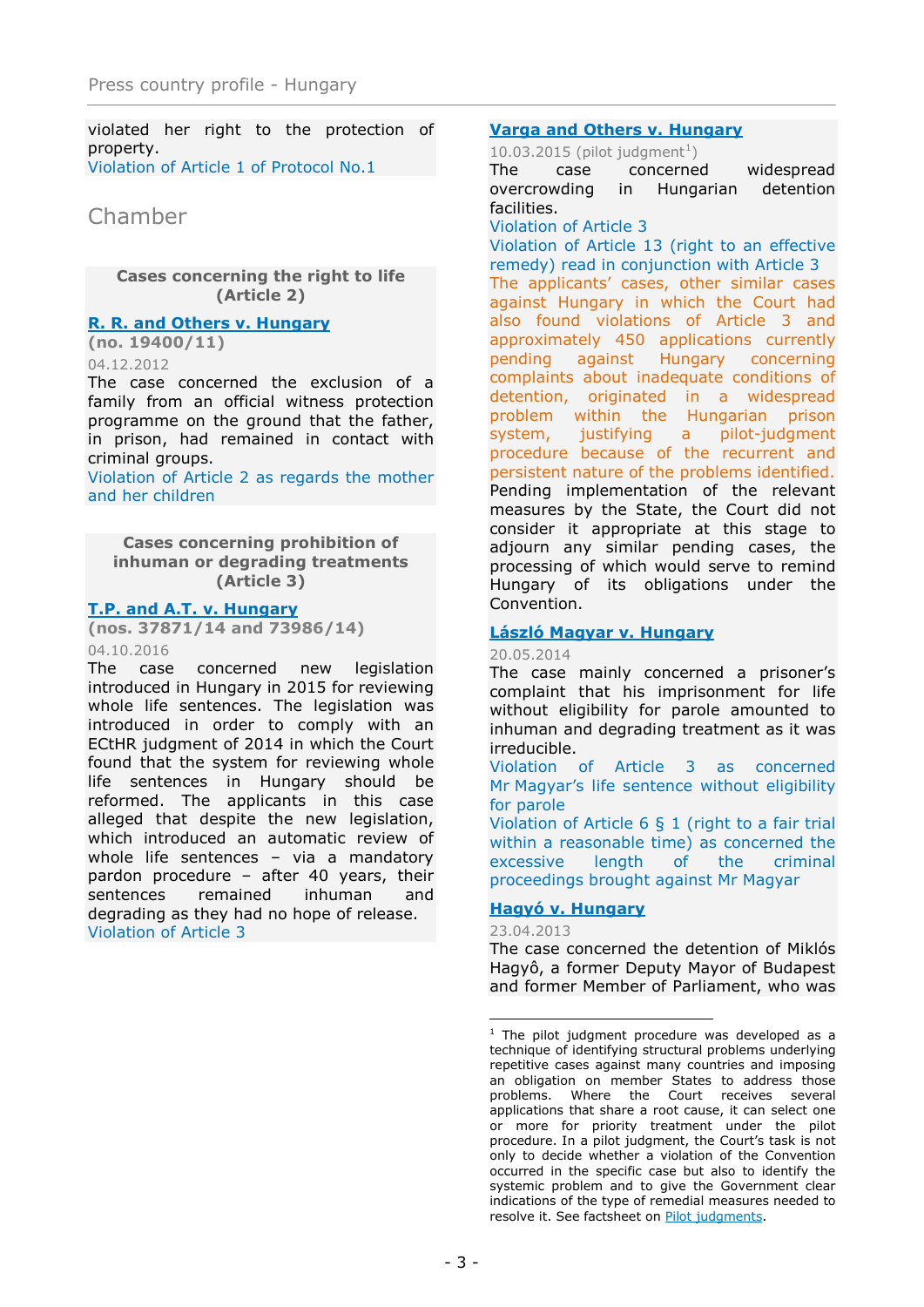arrested for aggravated breach of trust for embezzling funds from the Budapest Transport Corporation. He complained that his detention and house arrest had been unjustified and that the principle of equality of arms was not respected when he sought to challenge his detention. He also complained about his conditions of detention and the small number of family visits he had been allowed.

#### Violation of Article 3

Violation of Article 5 § 3 (right to liberty / entitlement to trial within a reasonable time or to release pending trial)

Violation of Article 5 § 4 (right to have lawfulness of detention decided speedily by a court)

No violation of Article 8 (concerning the applicant's contact with his child)

Violation of Article 8 (concerning the applicant's contact with his common-law wife)

Violation of Article 13 (right to an effective remedy) read in conjunction with Article 8

## **[László Károly \(no. 2\) v. Hungary](http://hudoc.echr.coe.int/sites/eng-press/pages/search.aspx?i=003-4255704-5069232)**

12.02.2013

The applicant alleged that he was ill-treated by the police after being involved in an argument with four police officers. Violation of article 3

#### **[Z.H. v. Hungary](http://hudoc.echr.coe.int/sites/eng-press/pages/search.aspx?i=003-4148690-4895829) (no. 28973/11)**

#### 08.11.2012

The applicant, deaf and mute, was unable to use sign language or to read or write, and has a learning disability. He complained that he could not understand the reasons for his arrest and that his ensuing detention had amounted to inhuman and degrading treatment.

Violation of Article 3 Violation of Article 5 § 2

#### **[Szél v. Hungary and Csüllög v. Hungary](http://cmiskp.echr.coe.int/tkp197/view.asp?action=open&documentId=889878&portal=hbkm&source=externalbydocnumber&table=F69A27FD8FB86142BF01C1166DEA398649)**

07.06.2011

Inhuman and degrading conditions in Hungarian prisons.

Violation of Article 3 in both cases Violation of Article 13 (right to an effective remedy) in the Csüllög v. Hungary case

#### **[Engel v. Hungary](http://cmiskp.echr.coe.int/tkp197/view.asp?action=html&documentId=868729&portal=hbkm&source=externalbydocnumber&table=F69A27FD8FB86142BF01C1166DEA398649)**

20.05.2010

Paraplegic applicant complained about the conditions in which he had been detained and transported. Violation of Article 3

#### **[Barta v. Hungary](http://cmiskp.echr.coe.int/tkp197/view.asp?action=html&documentId=815153&portal=hbkm&source=externalbydocnumber&table=F69A27FD8FB86142BF01C1166DEA398649)**

#### 10.04.2007

Alleged ill-treatment committed by a police officer.

No violation of Article 3 as regards the alleged ill-treatment.

Violation of Article 3 as regards the lack of an effective investigation

#### **[Kmetty v. Hungary](http://cmiskp.echr.coe.int/tkp197/view.asp?action=html&documentId=801256&portal=hbkm&source=externalbydocnumber&table=F69A27FD8FB86142BF01C1166DEA398649)**

16.12.2003

A trader, the applicant refused to evacuate the market hall during a bomb alert and was escorted to the police station. He alleged that he had been ill-treated by the police officers.

Violation of Article 3 (lack of an effective investigation)

**Cases concerning liberty and security (Article 5)**

#### **[Ilias and Ahmed v. Hungary](http://hudoc.echr.coe.int/eng-press?i=003-5655572-7163977)**

14.03.2016

The case concerned the border-zone detention for 23 days of two Bangladeshi asylum-seekers as well as their removal from Hungary to Serbia.

Violation of Article 5 §§ 1 and 4 (right to liberty and security) because the applicants' confinement in the Röszke border-zone had amounted to detention, meaning they had effectively been deprived of their liberty without any formal, reasoned decision and without appropriate judicial review

No violation of Article 3 (prohibition of inhuman or degrading treatment) as concerned the conditions of their detention in the transit zone

Violation of Article 13 (right to an effective remedy) as concerned the lack of an effective remedy with which they could have complained about their conditions of detention

Violation of Article 3 on account of the applicants' expulsion to Serbia insofar as they had not had the benefit of effective guarantees to protect them from exposure to a real risk of being subjected to inhuman or degrading treatment

#### **[Plesó v. Hungary](http://hudoc.echr.coe.int/sites/eng-press/pages/search.aspx?i=003-4101836-4818811)**

#### 02.10.2012

The case concerned a young man's hospitalisation and psychiatric treatment, for one month, against his will. Violation of Article 5 § 1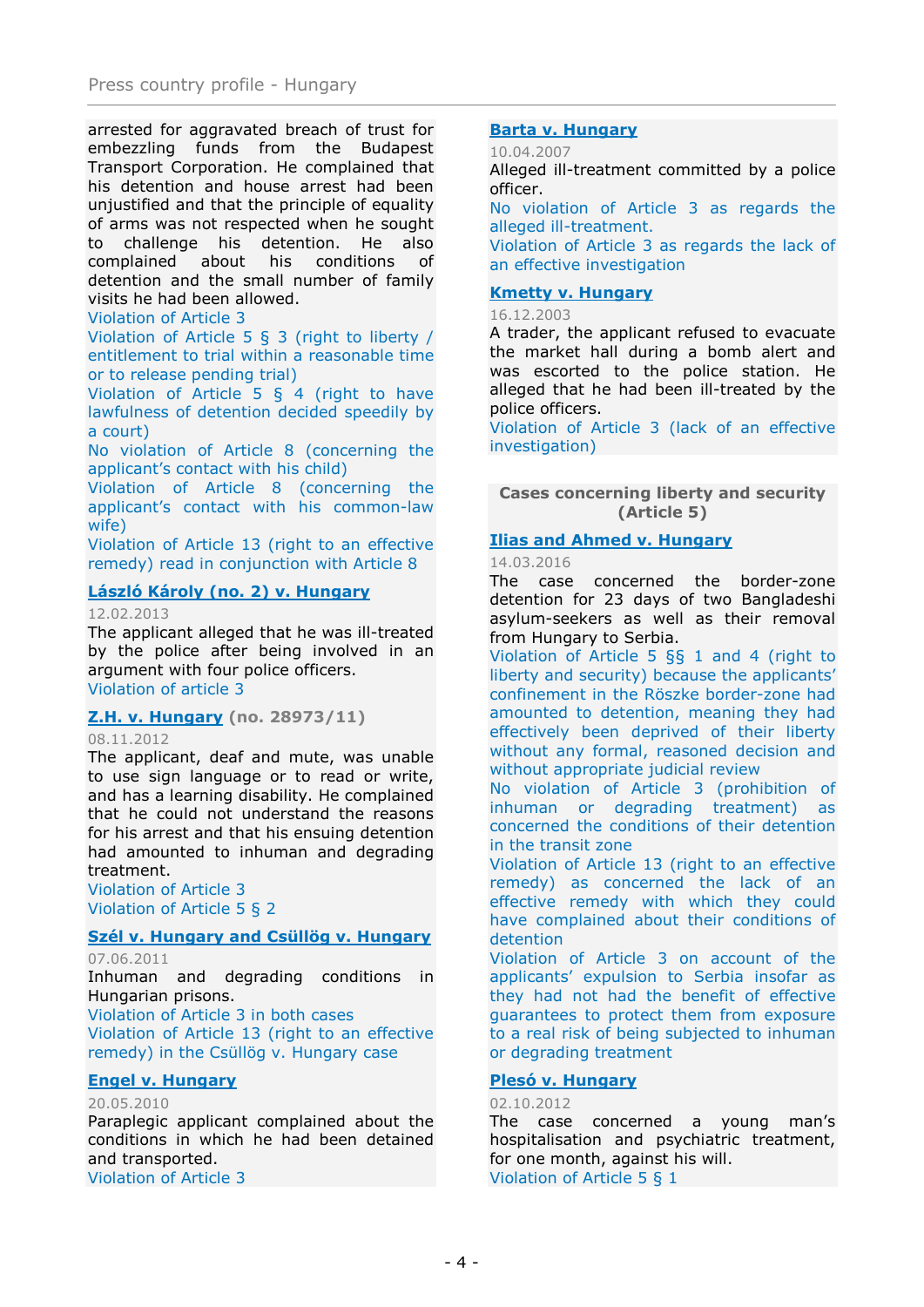#### **[Lokpo and Touré v. Hungary](http://cmiskp.echr.coe.int/tkp197/view.asp?action=html&documentId=891979&portal=hbkm&source=externalbydocnumber&table=F69A27FD8FB86142BF01C1166DEA398649)**

#### 20.09.2011

The applicants are Ivorian nationals. They entered Hungary illegally and, arrested in March 2009, subsequently claimed asylum. Violation of Article 5 § 1

#### **Cases concerning Article 6**

Right to a fair hearing within a reasonable time

#### **[Gazsó v. Hungary](http://hudoc.echr.coe.int/eng-press?i=003-5134009-6337825)**

#### 16.07.2015 (Pilot judgment)[2](#page-4-0)

The case concerned Mr Gazsó's complaint about the excessive length – more than six years – of litigation in a labour dispute.

Violation of Article 6 § 1

Violation of Article 13 (right to an effective remedy) read in conjunction with Article 6 § 1

In view of the number of people affected by this issue and their need for speedy and appropriate redress, the Court decided to apply the pilot-judgment procedure, and held that Hungary had to introduce, at the latest within one year from the date on which the Gazsó judgment became final, an effective domestic remedy regarding excessively long civil proceedings.

The Court further decided to adjourn for one year the examination of any similar new cases introduced after the date on which the Gazsó judgment became final, pending the implementation of the relevant measures by Hungary.

#### **[Bor v. Hungary](http://hudoc.echr.coe.int/sites/eng-press/pages/search.aspx?i=003-4403427-5289287)**

#### 18.06.2013

-

In this case the applicant, who lived opposite Zalaegerszeg railway station, complained that it was impossible for him to have the obligation to keep the noise level under control enforced effectively and in a timely manner. Violation of Article 6 § 1

Violation of Article 8

#### Right of access to court

# **[K.M.C. v. Hungary](http://hudoc.echr.coe.int/sites/eng-press/pages/search.aspx?i=003-4016222-4682086) (no. 19554/11)**

#### 10.07.2012

The applicant complained that she could not effectively challenge her dismissal in court because of the lack of reasons given by her employer.

Violation of Article 6 § 1

**Cases private and family life (Article 8)**

#### **[Király and Dömötör v. Hungary](http://hudoc.echr.coe.int/eng-press?i=003-5599395-7074074)**

#### 17.01.2017

The case concerned an anti-Roma demonstration. Mr Király and Mr Dömötör – both of whom are of Roma origin – alleged that the police had failed to protect them from racist abuse during the demonstration and to properly investigate the incident. Violation of Article 8

#### **[R.B. v. Hungary \(no. 64602/12\)](http://hudoc.echr.coe.int/eng-press?i=003-5347238-6670181)**

#### 12.04.2016

The case concerned the complaint by a woman of Roma origin that she had been subjected to racist insults and threats by participants in an anti-Roma march and that the authorities had failed to investigate the racist verbal abuse.

Violation of Article 8 on account of the inadequate investigation into the applicant's allegations of racially motivated abuse

#### **[Szabó and Vissy v. Hungary](http://hudoc.echr.coe.int/eng-press?i=003-5268616-6546444)**

#### 12.01.2016

The case concerned Hungarian legislation on secret anti-terrorist surveillance introduced in 2011.

Violation of Article 8

No violation of Article 13 (right to an effective remedy)

### **[Krisztián Barnabás Tóth v. Hungary](http://hudoc.echr.coe.int/sites/eng-press/pages/search.aspx?i=003-4255704-5069232)**

#### 12.02.2013

The case concerned the applicant's complaint about the authorities' refusal of his request to establish paternity of the child of his former wife, the domestic courts ultimately finding in May 2006 that it would not be in the child's best interests. No violation of article 8

#### **Kalucza v. Hungary (n°57693/10)**

#### 24.04.2012

This case concerned Hungary's failure to protect the applicant from her abusive former partner with whom she unwillingly shared her flat pending numerous civil disputes concerning its ownership. Violation of Article 8

<span id="page-4-0"></span> $2$  This procedure has been used by the Court in recent years to deal with large groups of identical cases arising out of the same structural problem. One of the aims of the pilot judgment procedure is to allow the speediest possible redress to be granted at domestic level to the large numbers of persons suffering from the structural problem identified in the pilot judgment. [See Pilot procedure Factsheet.](http://www.echr.coe.int/Documents/FS_Pilot_judgments_ENG.pdf)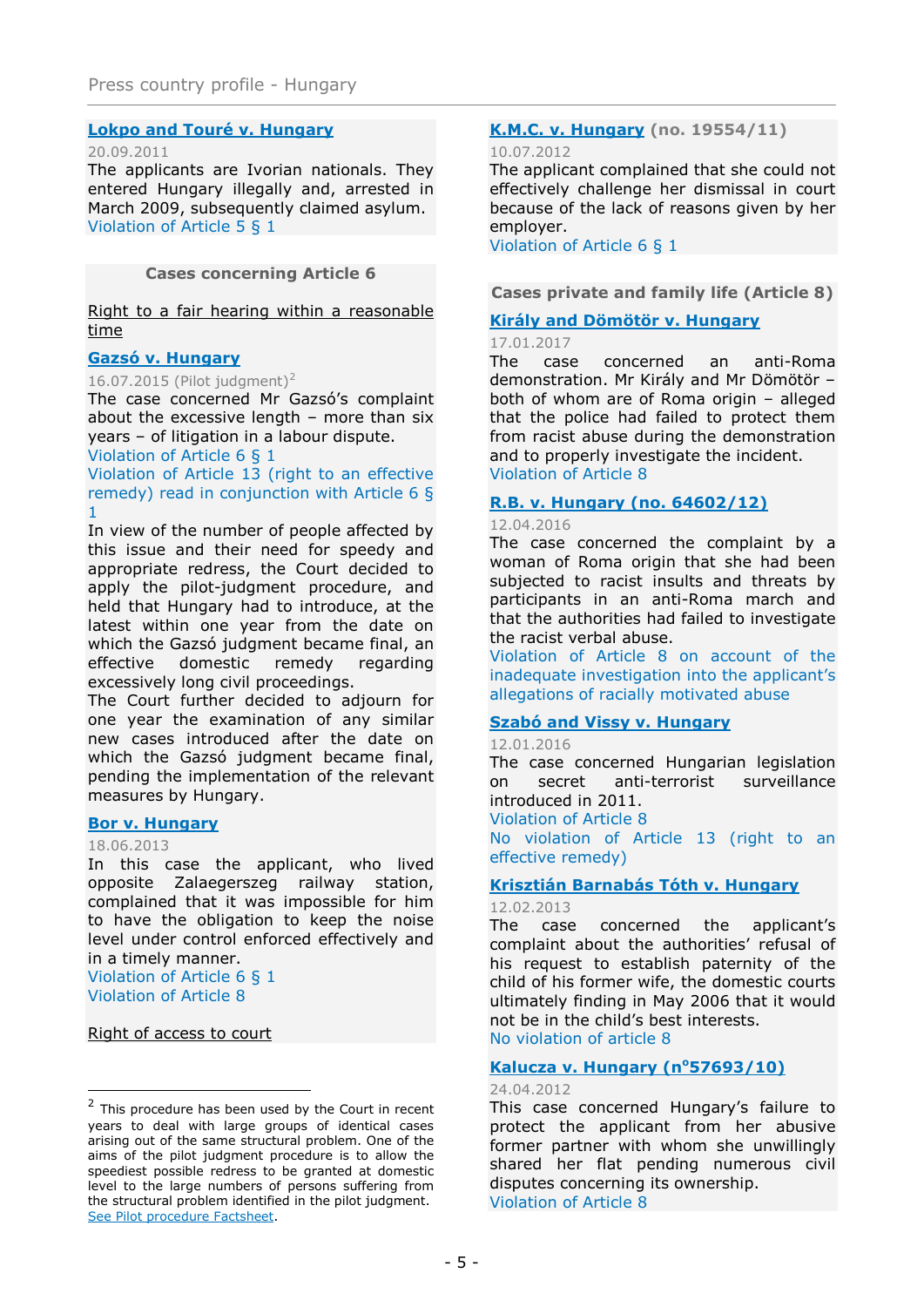#### **[Ternovszky v. Hungary](http://cmiskp.echr.coe.int/tkp197/view.asp?action=open&documentId=878656&portal=hbkm&source=externalbydocnumber&table=F69A27FD8FB86142BF01C1166DEA398649)**

#### 14.12.2010

Mother prevented from giving birth at home because of a lack of regulations and a threat of proceedings against midwives. Violation of Article 8

#### **Deés [v. Hungary](http://cmiskp.echr.coe.int/tkp197/view.asp?action=open&documentId=877013&portal=hbkm&source=externalbydocnumber&table=F69A27FD8FB86142BF01C1166DEA398649)**

#### 09.11.2010

Nuisance (noise, vibrations, pollution, smell) caused to a resident by heavy traffic in his street, situated near a motorway operating a toll.

#### Violation of Article 8

Violation of Article 6 (excessive length of proceedings)

#### **[Turán v. Hungary](http://cmiskp.echr.coe.int/tkp197/view.asp?action=html&documentId=870913&portal=hbkm&source=externalbydocnumber&table=F69A27FD8FB86142BF01C1166DEA398649)**

#### 06.07.2010

Search of a lawyer's office without her presence and seizure of documents concerning one of her clients, suspected of involvement in illegal financial activities. Violation of Article 8

#### **[Karakó v. Hungary](http://cmiskp.echr.coe.int/tkp197/view.asp?action=html&documentId=849861&portal=hbkm&source=externalbydocnumber&table=F69A27FD8FB86142BF01C1166DEA398649)**

#### 28.04.2009

Hungarian authorities did not act upon a criminal complaint which the applicant brought against another politician for having damaged his reputation during the 2002 Parliamentary elections. No violation of Article 8

#### **[Daróczy v. Hungary](http://cmiskp.echr.coe.int/tkp197/view.asp?action=html&documentId=837301&portal=hbkm&source=externalbydocnumber&table=F69A27FD8FB86142BF01C1166DEA398649)**

#### 01.07.2008

Applicant prohibited from bearing her married name after the death of her husband because of an administrative omission of the authorities. Violation of Article 8

> **Cases concerning freedom of expression (Article 10)**

#### **[Magyar Tartalomszolgáltatók](http://hudoc.echr.coe.int/eng-press?i=003-5288151-6577157)  [Egyesülete and Index.hu Zrt v.](http://hudoc.echr.coe.int/eng-press?i=003-5288151-6577157)  [Hungary](http://hudoc.echr.coe.int/eng-press?i=003-5288151-6577157)**

#### 02.02.2016

The case concerned the liability of a self-regulatory body of Internet content providers and an Internet news portal for vulgar and offensive online comments posted on their websites. Violation of Article 10

### **[Szima v. Hungary](http://hudoc.echr.coe.int/sites/eng-press/pages/search.aspx?i=003-4111083-4833839)**

09.10.2012

The applicant was a retired senior police officer and a trade union leader. The case

concerned her complaint about her conviction for instigation to insubordination following criticisms she had posted on the Police Trade Union's Internet website. She had notably referred to certain labourissues and had alleged nepotism and undue political influence in the force.

No violation of Article 10

# **[Fáber v. Hungary](http://hudoc.echr.coe.int/sites/eng-press/pages/search.aspx?i=003-4029502-4701746)**

#### 24.07.2012

The case concerned the applicant's complaint that he was fined for displaying<br>the striped Árpád flag. which has the striped Árpád flag, controversial historical connotations, less than 100 metres away from a demonstration against racism and hatred. Violation of Article 10

#### **[Tatár and Fáber v. Hungary](http://hudoc.echr.coe.int/sites/eng-press/pages/search.aspx?i=003-3980287-4624853)**

#### 12.06.2012

The case concerned a complaint by József Tatár and Károly Fáber that they were prosecuted and fined for illegal assembly for hanging dirty laundry on the fence around Parliament in Budapest, in protest at what they considered the country's general political crisis.

Violation of Article 10

#### **[Fratanoló v. Hungary](http://cmiskp.echr.coe.int/tkp197/view.asp?action=html&documentId=894707&portal=hbkm&source=externalbydocnumber&table=F69A27FD8FB86142BF01C1166DEA398649)**

#### 03.11.2011

The applicant, a member of the Hungarian Workers' Party 2006 (Munkáspárt 2006), complained about his conviction for wearing the five-pointed red star – considered a totalitarian symbol by the Hungarian courts – at a demonstration on 1 May 2004 in Budapest.

Violation of Article 10

#### **[Uj v. Hungary](http://cmiskp.echr.coe.int/tkp197/view.asp?action=open&documentId=888366&portal=hbkm&source=externalbydocnumber&table=F69A27FD8FB86142BF01C1166DEA398649)**

19.07.2011 Journalist's conviction for damaging reputation of famous Hungarian wine producer.

Violation of Article 10

#### **[Karsai v. Hungary](http://cmiskp.echr.coe.int/tkp197/view.asp?action=html&documentId=858976&portal=hbkm&source=externalbydocnumber&table=F69A27FD8FB86142BF01C1166DEA398649)**

#### 01.12.2009

Obligation for an historian to publish a rectification and pay considerable legal costs following the publication of his article in which he had criticised the right-wing press for making anti-Semitic statements. Violation of Article 10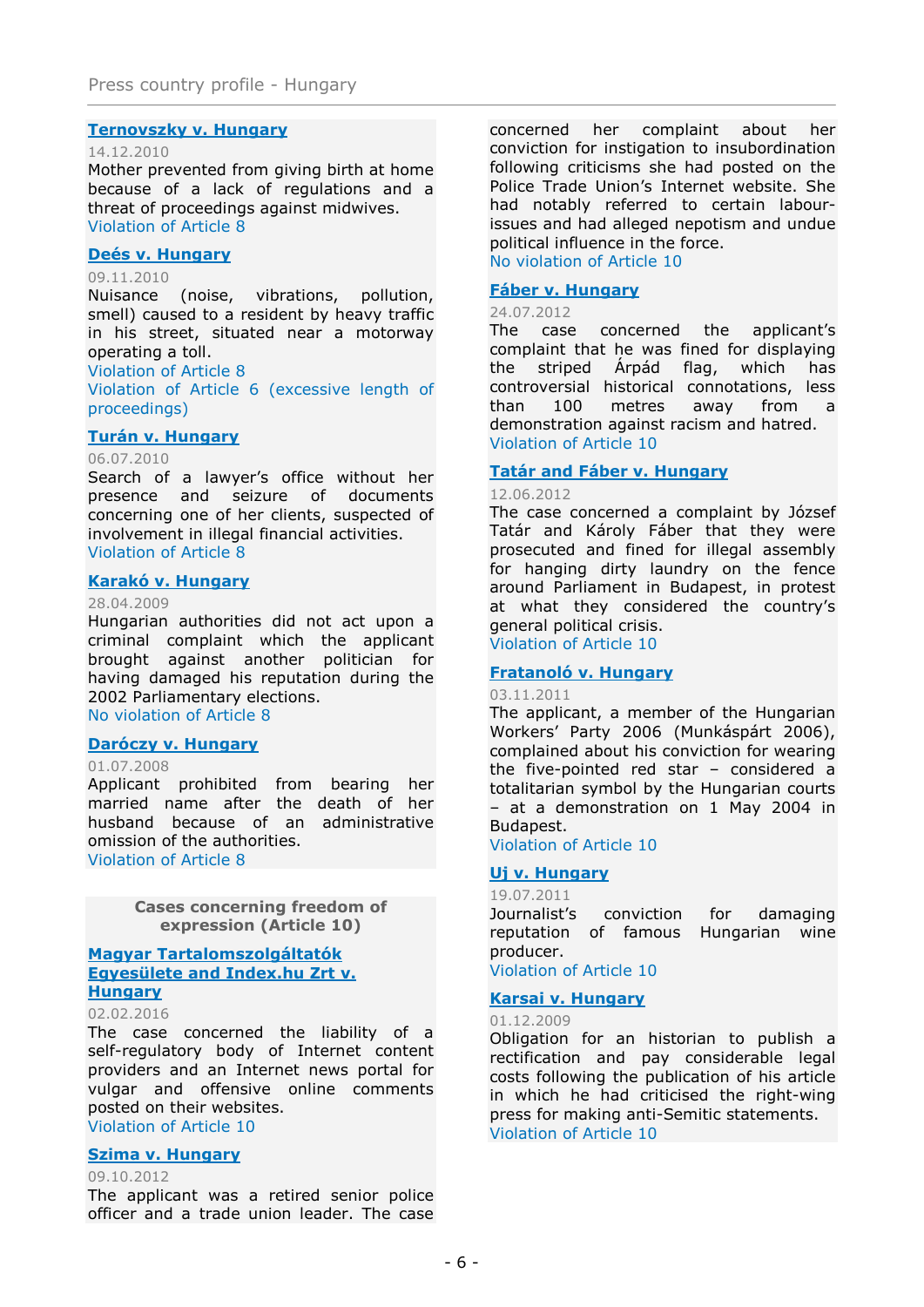#### **[Kenedi v. Hungary](http://cmiskp.echr.coe.int/tkp197/view.asp?action=html&documentId=850507&portal=hbkm&source=externalbydocnumber&table=F69A27FD8FB86142BF01C1166DEA398649)**

#### 26.05.2009

Applicant's complaint about the Hungarian authorities' protracted reluctance to enforce a court order granting him unrestricted access to documents which he wanted in order to write a study on the Hungarian State Security Service in the 1960s.

Violation of Article 10 and of Article 13 read in conjunction with Article 10

#### **[Társaság a Szabadságjogokért v.](http://cmiskp.echr.coe.int/tkp197/view.asp?action=html&documentId=862687&portal=hbkm&source=externalbydocnumber&table=F69A27FD8FB86142BF01C1166DEA398649)  [Hungary](http://cmiskp.echr.coe.int/tkp197/view.asp?action=html&documentId=862687&portal=hbkm&source=externalbydocnumber&table=F69A27FD8FB86142BF01C1166DEA398649)**

#### 09.04.2009

NGO denied the right to receive information of a motion pending before it which concerned the constitutionality of penal-law provisions governing drug-related offences. Violation of Article 10

#### **[Csánics v. Hungary](http://cmiskp.echr.coe.int/tkp197/view.asp?action=html&documentId=845776&portal=hbkm&source=externalbydocnumber&table=F69A27FD8FB86142BF01C1166DEA398649)**

#### 20.01.2009

Trade union leader sanctioned for expressing his views about a demonstration. Violation of Article 10

#### **[Vajnai v. Hungary](http://cmiskp.echr.coe.int/tkp197/view.asp?action=html&documentId=837637&portal=hbkm&source=externalbydocnumber&table=F69A27FD8FB86142BF01C1166DEA398649)**

#### 08.07.2008

Conviction of the vice-president of a left-wing political party for wearing a five-pointed red star at a demonstration (symbol of the international workers' movement).

Violation of Article 10

**Cases concerning demonstrations and freedom of assembly and association (Article 11)**

#### **[Budaházy v. Hungary](http://hudoc.echr.coe.int/eng?i=001-159203)**

#### 15.12.2015

The applicant was found guilty of attempted disturbance of public transport after organising a demonstration on a bridge which caused major traffic disruptions all over Budapest.

Non-violation de l'article 11

#### **[Magyarországi Evangéliumi](http://hudoc.echr.coe.int/eng?i=001-173104)  [Testvérközösség v. Hungary](http://hudoc.echr.coe.int/eng?i=001-173104)**

25.04.2017 (judgment on just satisfaction) In this case the Court dealt with the question of just satisfaction (Article 41) following the judgment delivered in 2014 in the case [Magyar Keresztény Mennonita](http://hudoc.echr.coe.int/sites/eng-press/pages/search.aspx?i=003-4725089-5739803)  [Egyház and Others v. Hungary](http://hudoc.echr.coe.int/sites/eng-press/pages/search.aspx?i=003-4725089-5739803) regarding

religious communities' loss of full church status.

In its judgment on just satisfaction the Court decided, unanimously, to award the applicant 3,000,000 euros for pecuniary damage in the form of a lump sum. This lump sum covered in particular the loss of personal income tax donations, State subsidies and salary supplements for staff employed by church institutions; as well as the real loss of opportunities resulting from the applicant's lack of access to grants managed by different State authorities.

#### **[Magyar Keresztény Mennonita Egyház](http://hudoc.echr.coe.int/sites/eng-press/pages/search.aspx?i=003-4725089-5739803)  [and Others v. Hungary](http://hudoc.echr.coe.int/sites/eng-press/pages/search.aspx?i=003-4725089-5739803)**

08.04.2014 (judgment on merits) and 28.06.2016 (judgment on just satisfaction)

The case concerned the new Hungarian Church Act. Following its entry into force in 2012, the applicant religious communities lost their status as registered churches which had previously entitled them to certain monetary and fiscal advantages for their faith-related activities.

In its [judgment on the merits](http://hudoc.echr.coe.int/eng?i=001-142196) on 8 April 2014 the Court held that there had been a violation of Article 11 read in the light of Article 9.

Following the principal judgment the parties concluded a partial agreement on 26 June 2015 with respect to certain pecuniary losses incurred until 31 December 2014 and agreed to continue their negotiations as regards the period starting on 1 January 2015.

In its subsequent [judgment on just](http://hudoc.echr.coe.int/eng/?i=001-164640)  [satisfaction](http://hudoc.echr.coe.int/eng/?i=001-164640) on 28 June 2016 the Court awarded damages to all the applicant religious communities except for *Magyarországi Evangéliumi Testvérközösség*. The latter's claims were reserved for examination at a later date because negotiations between it and the Hungarian Government were still continuing.

#### **[Vona v. Hungary](http://hudoc.echr.coe.int/sites/eng-press/pages/search.aspx?i=003-4430086-5326345)**

09.07.2013

The case concerned the dissolution of an association on account of the anti-Roma rallies and demonstrations organised by its movement.

No violation of Article 11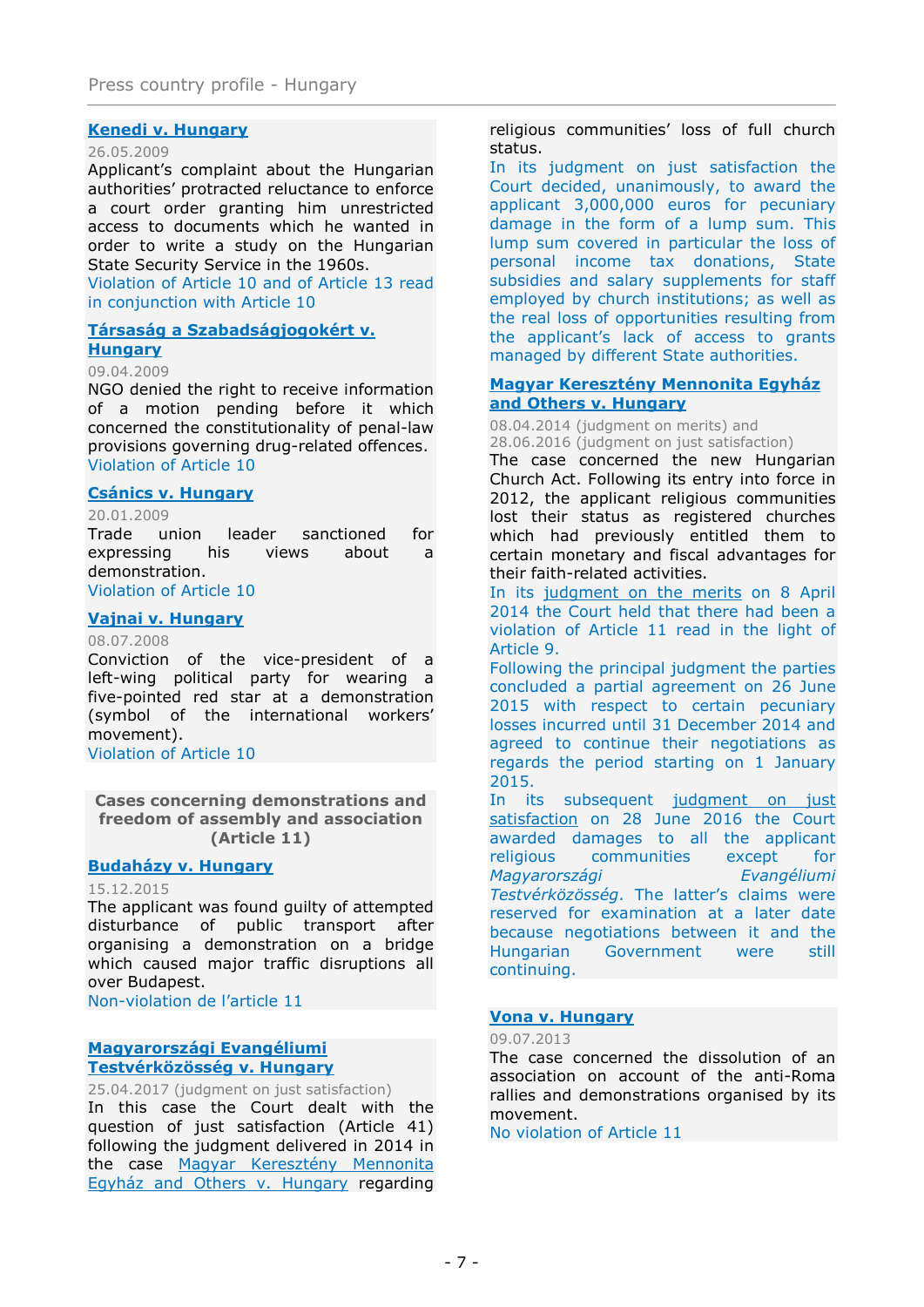#### **[Sáska v. Hungary](http://hudoc.echr.coe.int/sites/eng/pages/search.aspx?i=001-114769)**

#### 27.11.2012

The applicant complained that the authorities had refused his application to hold a demonstration in front of Parliament, in Kossuth Square, on 17 October 2008 to raise awareness – among other things – about a perceived absence of legal certainty in the country. He complained in particular that his application had been refused on the ground that the demonstration could disturb MPs' work even though on the proposed date of the demonstration no parliamentary activity had actually been planned.

Violation of Article 11

#### **[Szerdahelyi v. Hungary](http://cmiskp.echr.coe.int/tkp197/view.asp?action=open&documentId=898645&portal=hbkm&source=externalbydocnumber&table=F69A27FD8FB86142BF01C1166DEA398649) and Patyi v. [Hungary \(No.2\)](http://cmiskp.echr.coe.int/tkp197/view.asp?action=open&documentId=898645&portal=hbkm&source=externalbydocnumber&table=F69A27FD8FB86142BF01C1166DEA398649)**

#### 17.01.2012

The cases concerned the Hungarian authorities' refusal to authorise demonstrations which the applicants intended to organise in front of the Parliament in Budapest in 2006 and 2007 respectively.

#### Violation of Article 11

The finding in the first case was adopted by a majority and in the second case unanimously.

#### **[Patyi and Others v. Hungary](http://cmiskp.echr.coe.int/tkp197/view.asp?action=html&documentId=841801&portal=hbkm&source=externalbydocnumber&table=F69A27FD8FB86142BF01C1166DEA398649)**

07.10.2008

Ban of a planned demonstration in front of the Prime Minister's house. Violation of Article 11

#### **[Bukta and Others v. Hungary](http://cmiskp.echr.coe.int/tkp197/view.asp?action=html&documentId=820907&portal=hbkm&source=externalbydocnumber&table=F69A27FD8FB86142BF01C1166DEA398649)**

17.07.2007

Demonstration dispersed because the police had not had prior notification.

# Violation of Article 11

A contrario, in the case of [Molnár v.](http://cmiskp.echr.coe.int/tkp197/view.asp?action=html&documentId=841801&portal=hbkm&source=externalbydocnumber&table=F69A27FD8FB86142BF01C1166DEA398649)  [Hungary,](http://cmiskp.echr.coe.int/tkp197/view.asp?action=html&documentId=841801&portal=hbkm&source=externalbydocnumber&table=F69A27FD8FB86142BF01C1166DEA398649) the Court found no violation of Article 11 (the police had shown the necessary tolerance towards the demonstration, although they had had no prior knowledge of the event, which inevitably disrupted the circulation of the traffic and caused a certain disturbance to public order).

> **Prohibition of discrimination (Article 14)**

#### **[Fábián v. Hungary](http://hudoc.echr.coe.int/eng-press?i=003-5255480-6524391)**

#### 15.12.2015

The case concerned a pensioner's complaint that, following an amendment to the Pension Act, his old-age pension was suspended because he had taken up post-retirement employment as a civil servant. The new rule under the Pension Act notably targeted certain categories of pensioners such as Mr Fábián, the applicant, who benefitted from two incomes at the same time paid by the State. Those working in the private sector were not affected by the rule.

Violation of Article 14 (prohibition of discrimination) in conjunction with Article 1 of Protocol No. 1 (protection of property)

#### **[Vojnity v. Hungary](http://hudoc.echr.coe.int/sites/eng-press/pages/search.aspx?i=003-4256068-5069778)**

12.02.2013

The case concerned the total removal of a father's access rights on the grounds that his religious convictions had been detrimental to his son's upbringing.

Violation of Article 14 read in conjunction with Article 8 (right to respect for private and family life)

# Noteworthy cases, judgments delivered

#### **[N.K.M. v. Hungary](http://hudoc.echr.coe.int/sites/eng-press/pages/search.aspx?i=003-4355148-5224362) (no. 66529/11)**

14.05.2013

The case concerned a civil servant who complained in particular that the imposition of a 98 per cent tax on part of her severance pay under a legislation entered into force ten weeks before her dismissal had amounted to an unjustified deprivation of property.

Violation of Article 1 of Protocol No. 1 (protection of property)

#### **[Horváth and Kiss v. Hungary](http://hudoc.echr.coe.int/sites/eng-press/pages/search.aspx?i=003-4239243-5042661)**

#### 29.01.2013

The case concerned the complaints of two young men of Roma origin that they had been wrongly placed in schools for the mentally disabled and that their education there had amounted to discrimination.

Violation of Article 2 of Protocol No. 1 (right to education) read in conjunction with Article 14 (prohibition of discrimination)

#### **[Alajos Kiss v. Hungary](http://cmiskp.echr.coe.int/tkp197/view.asp?action=html&documentId=868214&portal=hbkm&source=externalbydocnumber&table=F69A27FD8FB86142BF01C1166DEA398649)**

20.05.2010

Applicant excluded from the electoral register drawn up in view of the 2006 general elections, because he was under partial guardianship.

Violation of Article 3 of Protocol Nº1 (right to free elections)